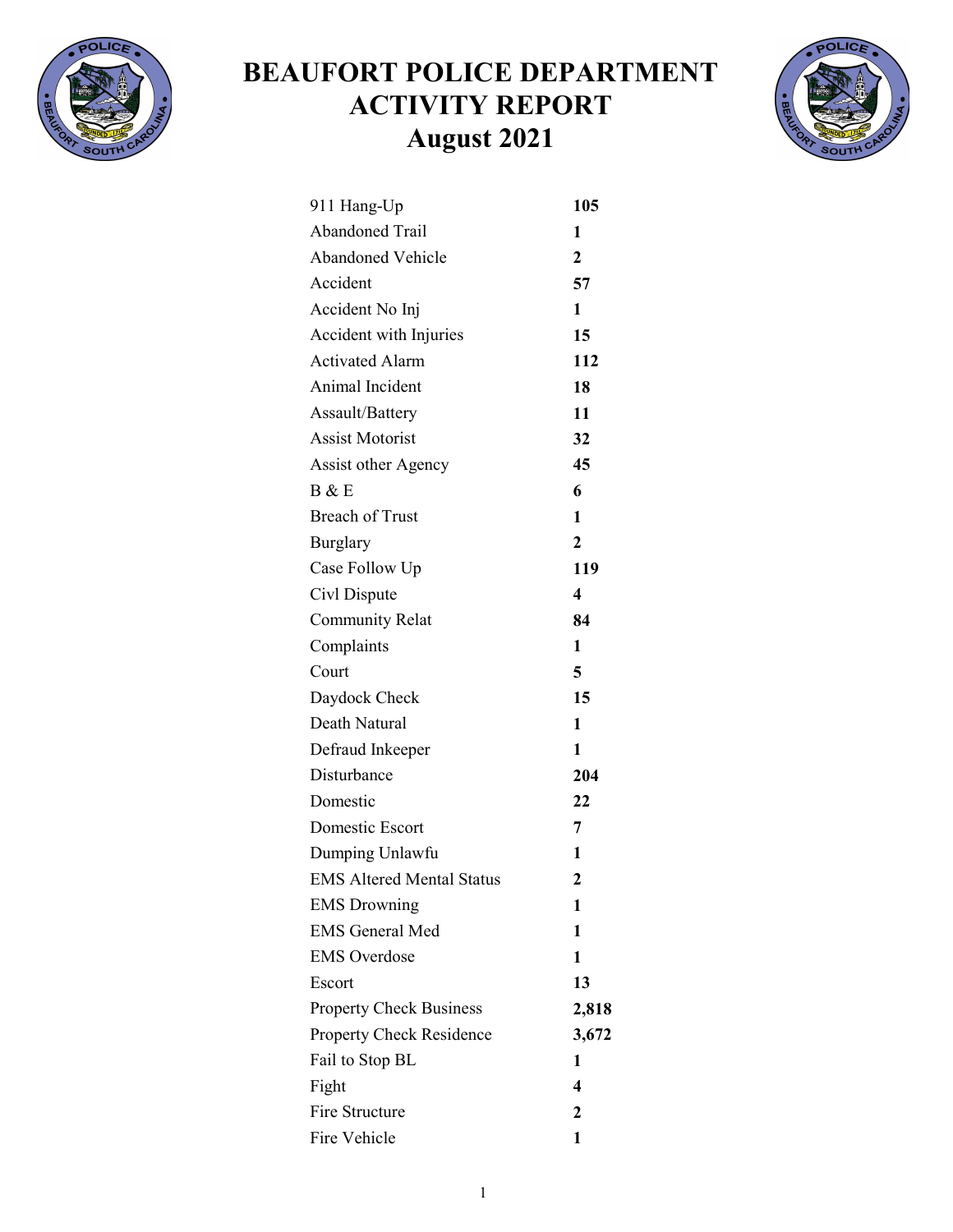| Fireworks                 | 1                |
|---------------------------|------------------|
| Foot Patrol               | 22               |
| Forgery                   | 1                |
| <b>Found Property</b>     | 18               |
| Fraud/Scam                | 11               |
| <b>Funeral Escort</b>     | 1                |
| <b>Gunshot WD</b>         | 1                |
| Harassing Phone Calls     | $\overline{2}$   |
| Harassment                | 3                |
| Health and Welfare Check  | 41               |
| Hit & Run                 | 14               |
| <b>Indecent Exposure</b>  | 1                |
| <b>Intoxicated Driver</b> | 3                |
| <b>Intoxicated Person</b> | $\boldsymbol{4}$ |
| <b>Lost Property</b>      | 16               |
| Man Down                  | 5                |
| Mental Subject Transport  | 3                |
| Misc Call                 | 87               |
| <b>MIssing Person</b>     | 5                |
| Mutual Aid                | 6                |
| Narcotic Violation        | 4                |
| Noise Complaint           | 12               |
| Parking Violation         | 11               |
| Phone Call                | 6                |
| <b>Property Damage</b>    | 6                |
| <b>Reckless Driving</b>   | 33               |
| Runaway                   | 2                |
| <b>School Crossing</b>    | 49               |
| <b>School Visit</b>       | 5                |
| Service of a Warrant      | 7                |
| <b>Sexual Assault</b>     | 1                |
| Shoplifting               | 19               |
| Special Event             | 2                |
| Stabbing                  | 1                |
| <b>Stolen Property</b>    | 15               |
| Stolen Vehicle            | 2                |
| Suicide                   | 1                |
| <b>Suicide Threats</b>    | 7                |
| Suspicious Activity       | 27               |
| Suspicious Person         | 44               |
| Suspicious Vehicle        | 21               |
| Traffic                   | 1                |